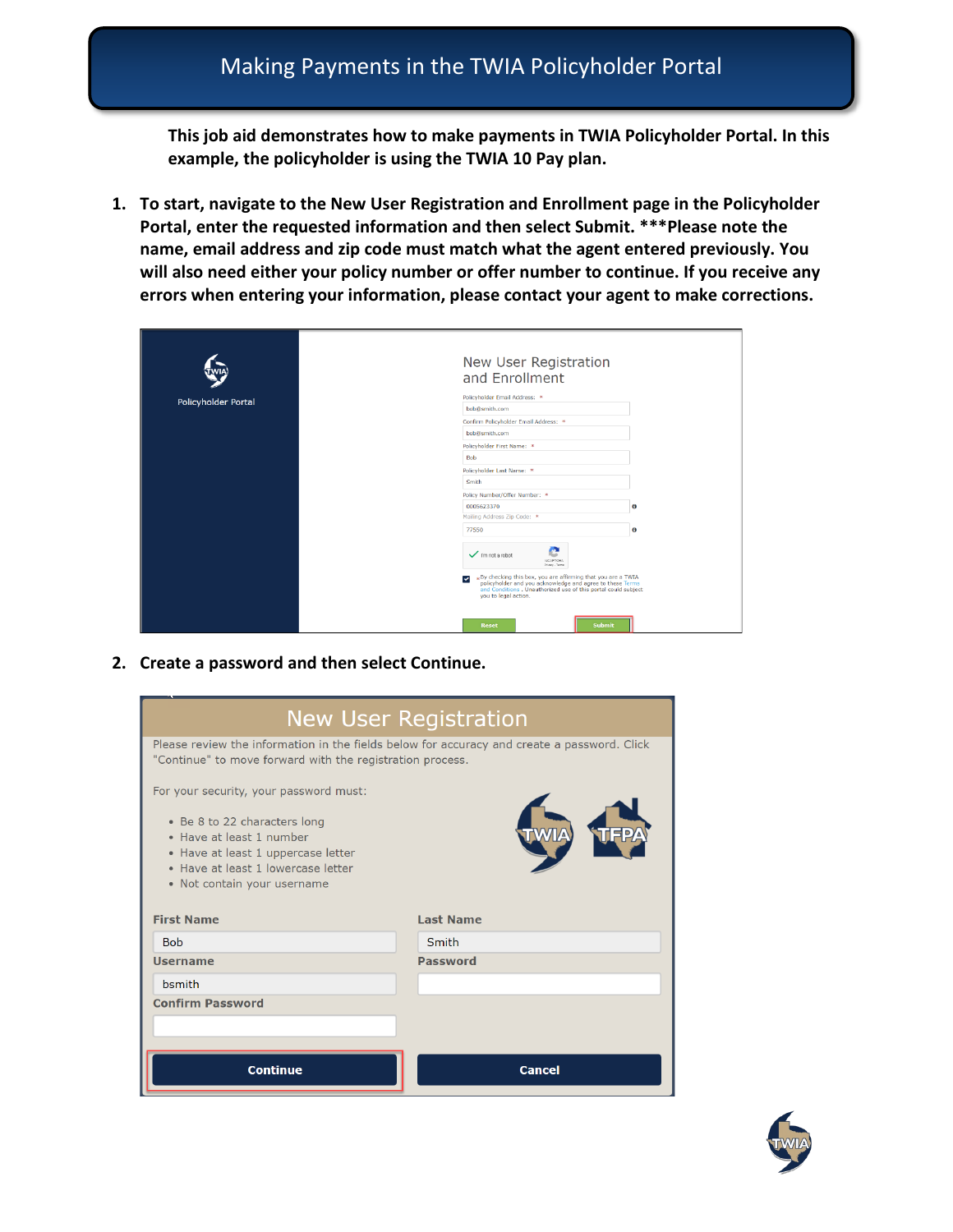**3. Next, click on Click Here.** 



**4. Next, select Review & Pay.** 

| <b>Payment Center</b><br>眷 | Claims                  |                                      |                                                                                    |                        |                      |                    |
|----------------------------|-------------------------|--------------------------------------|------------------------------------------------------------------------------------|------------------------|----------------------|--------------------|
|                            | My Summary              |                                      |                                                                                    |                        |                      |                    |
|                            | My Balance              |                                      | My Next Bill<br>Due Date                                                           | Paid                   | My Last Payment      |                    |
|                            |                         |                                      | *Offers are not included in the balances above. Please see Available Offers below. |                        |                      |                    |
|                            |                         |                                      |                                                                                    |                        |                      |                    |
|                            | <b>Available Offers</b> |                                      |                                                                                    |                        |                      |                    |
|                            | <b>ACCOUNT</b>          | POLICY TYPE                          | OFFER                                                                              | <b>EFFECTIVE</b>       | PREMIUM              |                    |
|                            | W000024280              | Dwelling and<br>Personal<br>Property | 0005623370                                                                         | $3/18/22 -$<br>3/18/23 | \$2,439.00           | Review & Pay       |
|                            | <b>Policies</b>         |                                      |                                                                                    |                        |                      | Current Policies V |
|                            | <b>ACCOUNT</b>          | POLICY TYPE                          | <b>POLICY</b><br><b>EFFECTIVE</b>                                                  | PREMIUM                | <b>POLICY STATUS</b> | FILE A CLAIM       |

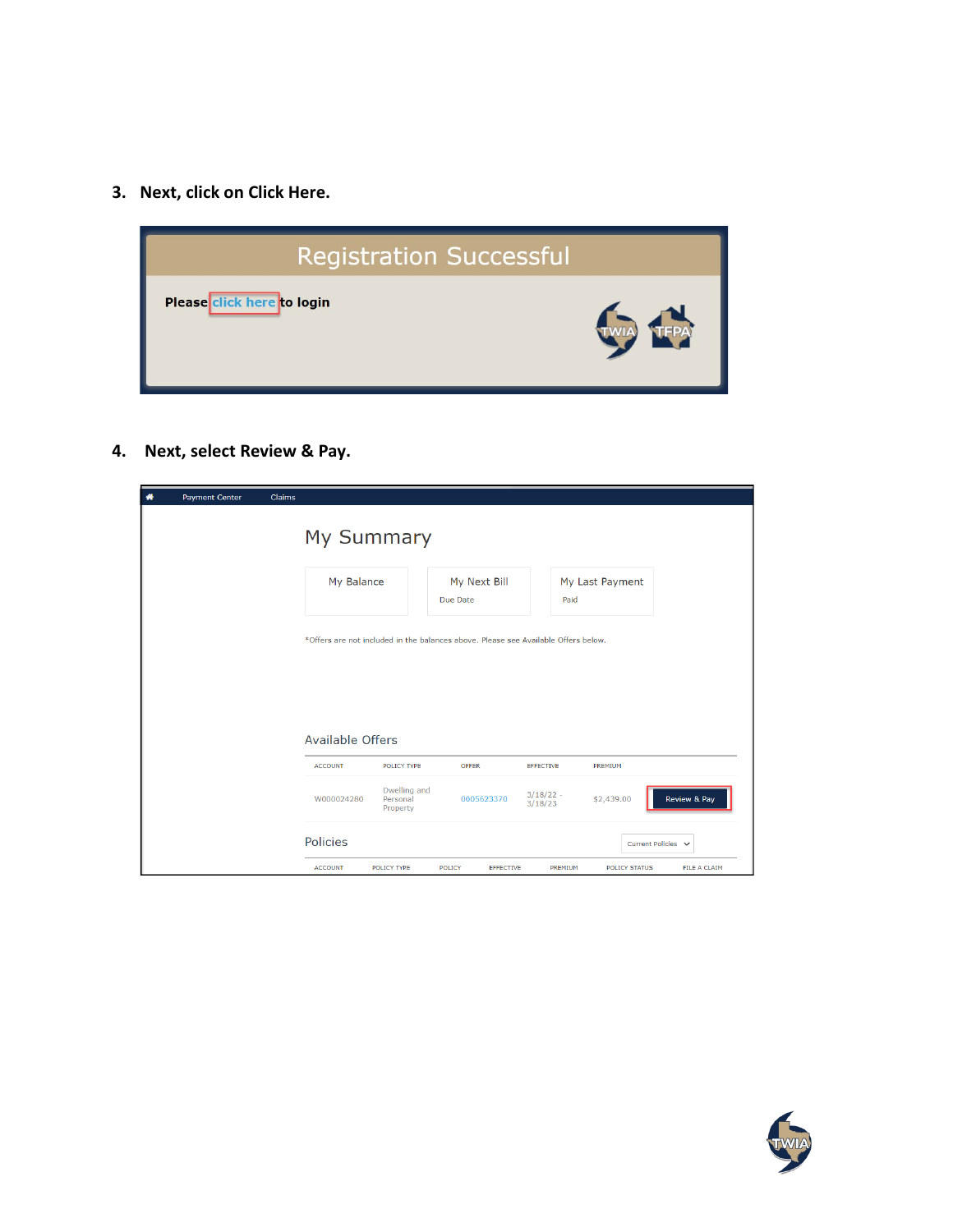**5. In this example, the selection is TWIA 10 Pay and then click on Add Payment Method. \*\*\*Please note: Only policyholders may select 10 Pay. You must enroll in Auto Pay for this plan.** 

| Current                                                  |                                                                                                                                                                                                                                                                                                                                                    |                 |                       |                                                |                        |
|----------------------------------------------------------|----------------------------------------------------------------------------------------------------------------------------------------------------------------------------------------------------------------------------------------------------------------------------------------------------------------------------------------------------|-----------------|-----------------------|------------------------------------------------|------------------------|
|                                                          | Offer of Insurance Coverage                                                                                                                                                                                                                                                                                                                        |                 |                       |                                                |                        |
|                                                          | Thank you for using your online account to review your offer for windstorm and hail coverage with TWIA. To accept this offer, select a payment option and<br>submit your payment below.                                                                                                                                                            |                 |                       |                                                |                        |
|                                                          | Payment Due Date: Mar 18, 2022                                                                                                                                                                                                                                                                                                                     |                 |                       |                                                |                        |
|                                                          | Payments received after the due date may change the coverage effective date to the date your payment was received.                                                                                                                                                                                                                                 |                 |                       |                                                |                        |
|                                                          | Offer Expiration Date: Apr 18, 2022                                                                                                                                                                                                                                                                                                                |                 |                       |                                                |                        |
|                                                          | *Payments received after this offer expires will be returned to you, and no policy will be issued.                                                                                                                                                                                                                                                 |                 |                       |                                                |                        |
|                                                          | <b>Payment Plans</b>                                                                                                                                                                                                                                                                                                                               |                 |                       |                                                |                        |
|                                                          | <b>NAME</b>                                                                                                                                                                                                                                                                                                                                        | <b>TOTAL</b>    | <b>INSTALLMENT</b>    | <b>DOWN PAYMENT</b>                            |                        |
| o                                                        | TWIA 10 Pay (Auto Pay)                                                                                                                                                                                                                                                                                                                             | \$2,439.00      | \$230.35              | \$365.85                                       |                        |
| O                                                        | TWIA 2 Pay                                                                                                                                                                                                                                                                                                                                         | \$2,439.00      | \$1,219.50            | \$1,219.50                                     |                        |
| $\circ$                                                  | <b>TWIA 4 Pay</b>                                                                                                                                                                                                                                                                                                                                  | \$2,439.00      | \$569.10              | \$731.70                                       |                        |
| $\circ$                                                  | <b>TWIA Full Pay</b>                                                                                                                                                                                                                                                                                                                               | \$2,439.00      | \$0.00                | \$2,439.00                                     |                        |
|                                                          |                                                                                                                                                                                                                                                                                                                                                    | Amount to Pay * | 365.85                |                                                |                        |
|                                                          | Turn On Auto Pay                                                                                                                                                                                                                                                                                                                                   |                 |                       |                                                |                        |
|                                                          | By selecting Auto Pay On, you are authorizing TWIA to automatically draft your payment using the Payment Method you select below. This includes any<br>currently due or past due invoices.<br>Payments for any future invoices will be drafted on the Invoice Due Date.<br>By selecting Auto Pay On, you are agreeing to our Terms and Conditions. |                 | Auto Pay On           | Auto Pay is required for the TWIA 10 Pay Plan. |                        |
|                                                          | Select Payment Method                                                                                                                                                                                                                                                                                                                              |                 |                       |                                                | Ä                      |
|                                                          |                                                                                                                                                                                                                                                                                                                                                    |                 |                       |                                                | $\checkmark$           |
| Your Payment Methods                                     |                                                                                                                                                                                                                                                                                                                                                    |                 | -- Please Select --   |                                                |                        |
|                                                          | Select a payment method. You may add payment methods by clicking Add Payment Method.<br>Only payment methods saved for future use will be available for Automatic Payments.                                                                                                                                                                        |                 |                       |                                                |                        |
|                                                          |                                                                                                                                                                                                                                                                                                                                                    |                 |                       |                                                |                        |
| Add Payment Method                                       |                                                                                                                                                                                                                                                                                                                                                    |                 |                       | <b>Add Payment Method</b>                      |                        |
|                                                          | Clicking Add Payment Method will take you to a third-party payment website. Once you have<br>saved a payment method, you will be brought back to this page.                                                                                                                                                                                        |                 |                       |                                                |                        |
| Make a Payment                                           |                                                                                                                                                                                                                                                                                                                                                    |                 |                       |                                                | ۸                      |
|                                                          |                                                                                                                                                                                                                                                                                                                                                    |                 |                       |                                                |                        |
|                                                          | TWIA uses a third-party vendor to process credit card, debit card, and checking account<br>payments. There is a service fee if you pay by credit or debit card. This service fee is not                                                                                                                                                            |                 | <b>TWIA Amount:</b>   |                                                | \$365.85<br><b>TBD</b> |
|                                                          | collected by TWIA. It is paid directly to the third-party vendor and is non-refundable.                                                                                                                                                                                                                                                            |                 | <b>Total Payment:</b> | Estimated Vendor Fee (TBD)                     | <b>TBD</b>             |
|                                                          | Credit/Debit Card Service Fees:                                                                                                                                                                                                                                                                                                                    |                 |                       |                                                |                        |
| Residential Policies: 2.4%<br>Commercial Policies: 2.99% |                                                                                                                                                                                                                                                                                                                                                    |                 |                       |                                                |                        |
|                                                          | Payments made using eCheck/Bank Accounts are not charged a service fee.                                                                                                                                                                                                                                                                            |                 |                       | Cancel                                         |                        |

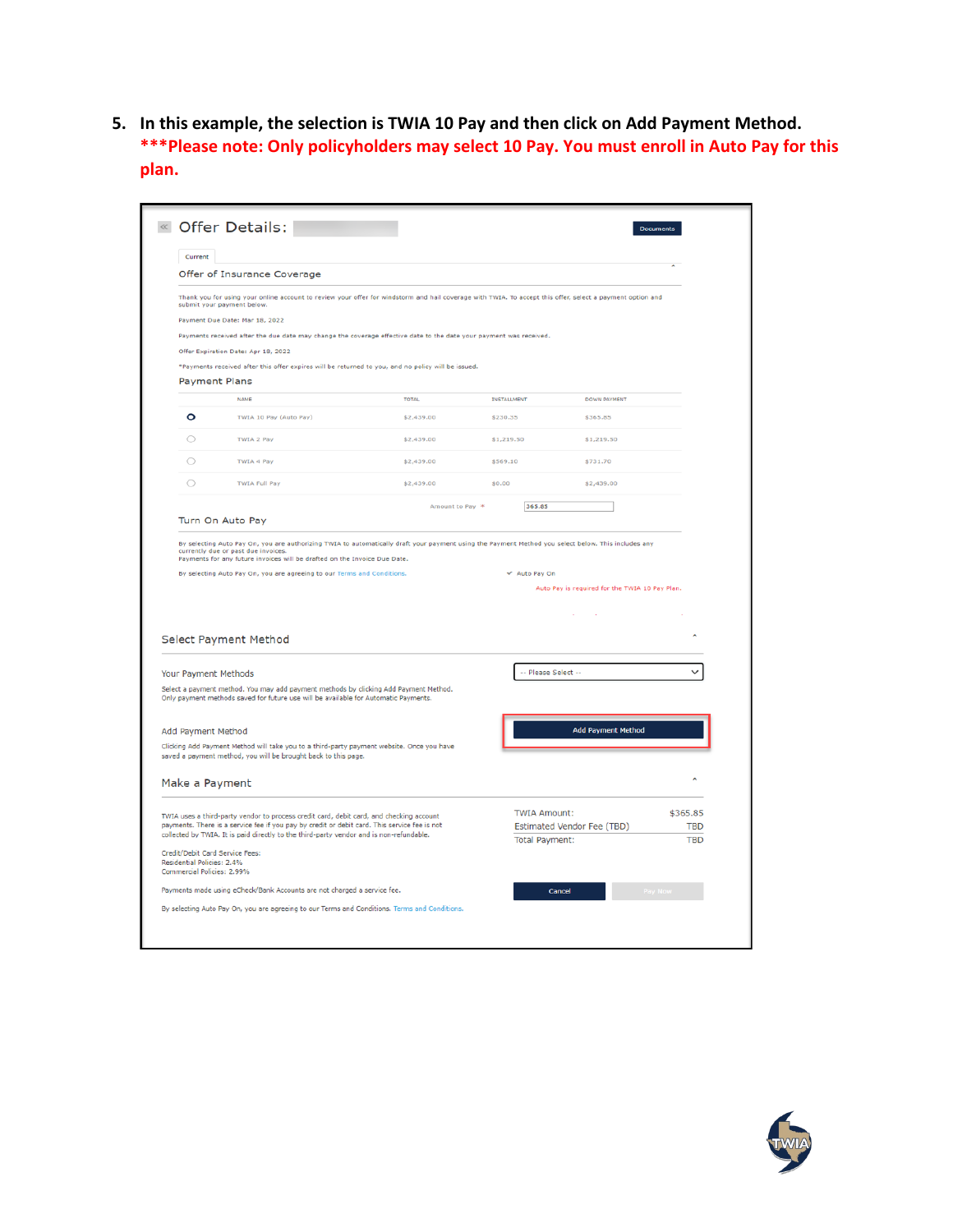**6. You have been taken to a secured, third-party site to set up your online payments. On this screen, you may use either a credit/debit card or bank account information to make the down payment and set up your auto payments. We are using bank draft in this example. Please supply the information requested and select Continue.** 

| UNIVERSAL PAYMENTS                                             | This is the third party vendor that processes your<br>Texas Windstorm Insurance Association payment.<br><b>TEXAS WINDSTORM</b><br><b>INSURANCE ASSOCIATION</b><br>Credit card company convenience fees may apply.  |
|----------------------------------------------------------------|--------------------------------------------------------------------------------------------------------------------------------------------------------------------------------------------------------------------|
| Credit / Debit Card<br><b>DISCOVER</b><br><b>EXCHE</b><br>VISA | <b>Bank Account</b><br><b>DUISE STAR</b><br>$\equiv$                                                                                                                                                               |
| Name on Funding                                                | <b>Bob Smith</b>                                                                                                                                                                                                   |
| <b>State</b>                                                   | <b>Funding Account</b><br>77550<br><b>Texas</b><br>v<br>Zip Code                                                                                                                                                   |
| <b>Bank Account Type:</b>                                      | PERSONAL CHECKING<br>$\mathbf{v}$                                                                                                                                                                                  |
|                                                                | 1001<br><b>John Doe</b><br>123 10th Avenue<br>Whereville, NJ 00000<br><b>DATE</b><br>PAY<br>TO THE<br>ORDER OF<br>\$<br><b>DOLLARS</b><br>+123456789+ 1234567 1001<br>Routing Number (ABA)<br>Account Number (DDA) |
| Routing Number (ABA)                                           | <b>Bank Account Number (DDA)</b><br>Save the information for use with future payment                                                                                                                               |
| Payment Account Nickname (for<br>your reference only)          | <b>BobSmith</b>                                                                                                                                                                                                    |
| Continue<br>cancel                                             |                                                                                                                                                                                                                    |

**7. Next select the payment method you want to use. When you are ready, select Pay Now.** 

| Select Payment Method                                                                                                                                                       |                           |          |
|-----------------------------------------------------------------------------------------------------------------------------------------------------------------------------|---------------------------|----------|
| Your Payment Methods                                                                                                                                                        | BobSmith *********4858    |          |
| Select a payment method. You may add payment methods by clicking Add Payment Method.<br>Only payment methods saved for future use will be available for Automatic Payments. |                           |          |
| Add Payment Method                                                                                                                                                          | <b>Add Payment Method</b> |          |
| Clicking Add Payment Method will take you to a third-party payment website. Once you have<br>saved a payment method, you will be brought back to this page.                 |                           |          |
| Make a Payment                                                                                                                                                              |                           | ۸        |
| TWIA uses a third-party vendor to process credit card, debit card, and checking account                                                                                     | <b>TWIA Amount:</b>       | \$365.85 |
| payments. There is a service fee if you pay by credit or debit card. This service fee is not                                                                                | Estimated Vendor Fee (0%) | \$0.00   |
| collected by TWIA. It is paid directly to the third-party vendor and is non-refundable.                                                                                     | <b>Total Payment:</b>     | \$365.85 |
| Credit/Debit Card Service Fees:<br>Residential Policies: 2.4%<br>Commercial Policies: 2.99%                                                                                 |                           |          |
| Payments made using eCheck/Bank Accounts are not charged a service fee.                                                                                                     | Cancel                    | Pav Now  |
| By selecting Auto Pay On, you are agreeing to our Terms and Conditions. Terms and Conditions.                                                                               |                           |          |

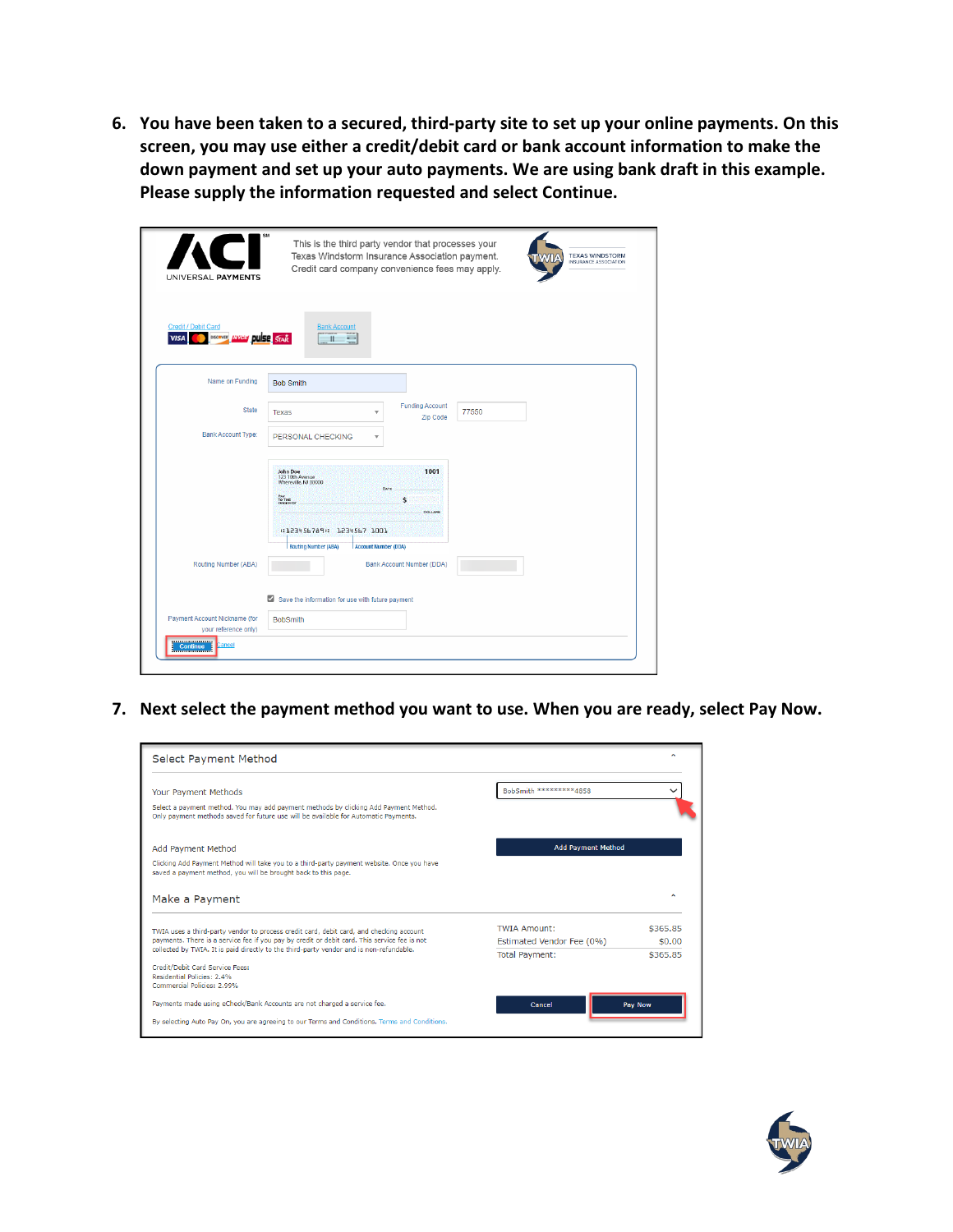**8. Please confirm the Auto-Pay by selecting OK.** 



**9. On the next screen, select OK.** 

| <b>Payment Confirmation</b>                                                                                                                       |    |
|---------------------------------------------------------------------------------------------------------------------------------------------------|----|
| Payment submitted successfully.<br>Confirmation #: 13914812<br>Premium Payment: \$365.85<br>Vendor Service Fee: \$0.00<br>Total Payment: \$365.85 |    |
|                                                                                                                                                   | OK |

**10. Your payment was successful. You may now either exit the system or click where indicated to see your policy documents. \*\*\*Please note: To view or edit future payments, click on the Payment Center for more information.** 

| <b>Submission Successful</b>                                                                                                                                   | ٥                               |
|----------------------------------------------------------------------------------------------------------------------------------------------------------------|---------------------------------|
| The policy has been issued.<br>Click here to review and download the following documents<br>• Declaration Page<br>· Policy Package<br>• Application<br>Summary |                                 |
| <b>Policy Number</b>                                                                                                                                           |                                 |
| <b>Policy Effective Date</b>                                                                                                                                   | March 18, 2022                  |
| <b>Policy Period</b>                                                                                                                                           | March 18, 2022 - March 18, 2023 |
| Total Premium including Credits and Surcharges                                                                                                                 | \$2,439.00                      |
| Payment Plan                                                                                                                                                   | TWIA 10 Pay (Auto Pay)          |
| <b>Payment Method</b>                                                                                                                                          | <b>Insured Direct Pay</b>       |
| <b>Payment Confirmation Number</b>                                                                                                                             | 13914812                        |
| <b>Next Installment Amount</b>                                                                                                                                 | \$230.35                        |
| <b>Next Installment Due Date</b>                                                                                                                               | April 18, 2022                  |